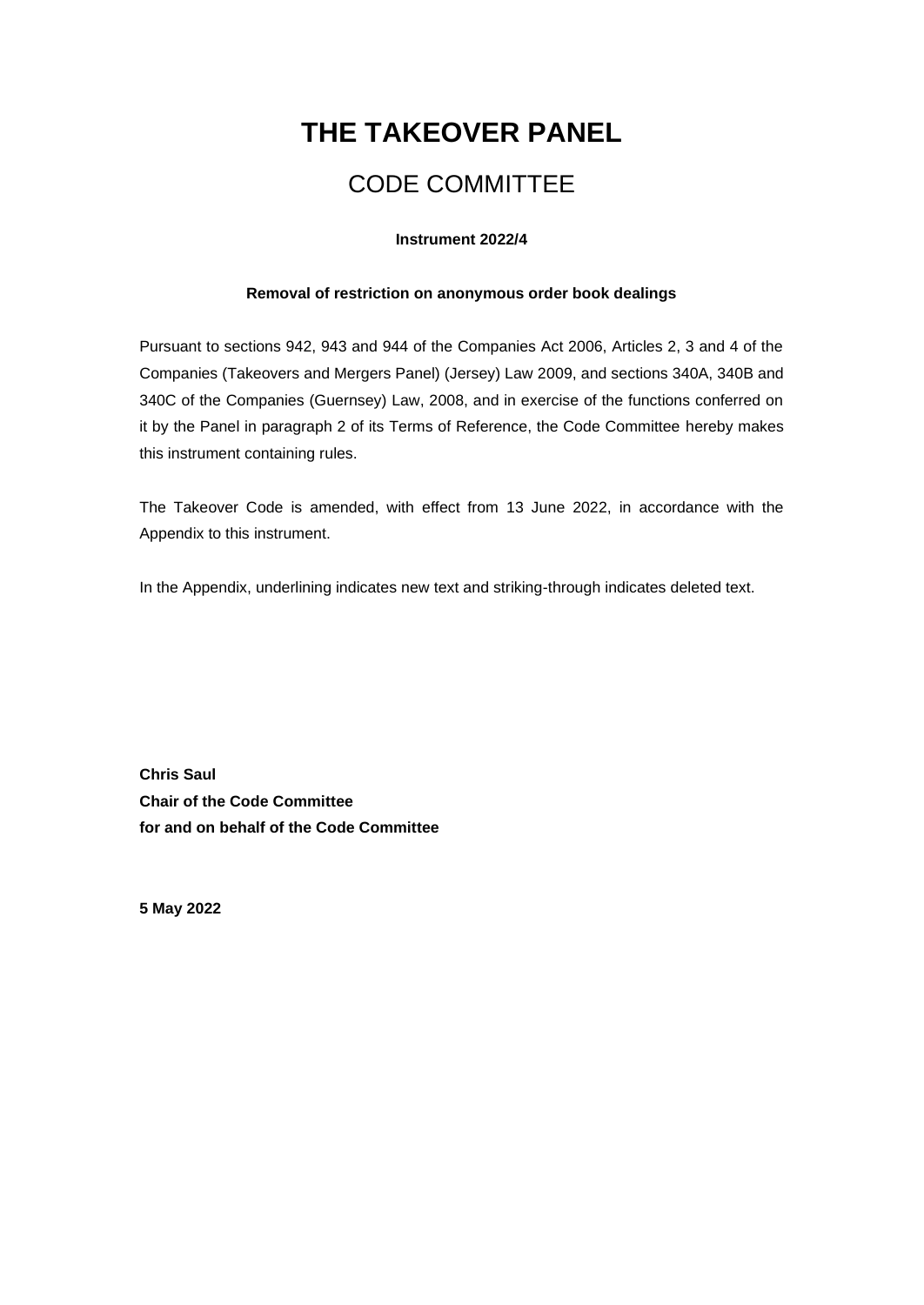### **APPENDIX**

**Rule 4.2**

#### **4.2 RESTRICTION ON DEALINGS BY THE AN OFFEROR AND PERSONS ACTING IN CONCERT PARTIES**

**(a) During an offer period, the neither an offeror and nor any persons acting in concert with it must not may sell any securities in the offeree company except with the prior consent of the Panel and following 24 hours public notice that such sales might be made.**

**(b) The Panel will not give consent for sales of securities pursuant to Rule 4.2(a):**

**(i) where the offeror is making a mandatory offer under Rule 9 is being made.; or**

**(ii) Sales at below the value of the a voluntary offer will not be permitted.**

**(c) After there has been Following an announcement that sales may be made, pursuant to Rule 4.2(a):**

**(i) neither the offeror nor any persons acting in concert with it may acquire an interest in any securities of the offeree company; and** 

(ii) the offer may not be revised other than only in exceptional **circumstances and only with the prior consent of will the Panel permit the offer to be revised.**

**(d) The Panel should must be consulted whenever the if an offeror or any person acting in concert with it proposes to enter into or close out any type of transaction which may result in securities in the offeree company being sold during the offer period either by that party person or by the counterparty to the transaction.**

**(b) During an offer period, the offeror and persons acting in concert with it must not acquire an interest in any securities of the offeree company through any anonymous order book system, or through any other means, unless, in either case, it can be established that the seller, or other party to the transaction in question, is not an exempt principal trader connected with the offeror.**

**In the case of dealings through an inter-dealer broker or other similar intermediary, "seller" includes the person who has transferred the securities to the intermediary as well as the intermediary itself. (See also Rule 38.2.)**

**Rule 38.2**

#### **38.2 DEALINGS BETWEEN OFFERORS AND CONNECTED EXEMPT PRINCIPAL TRADERS**

**(a) An offeror and any person acting in concert with it must not deal as principal with an exempt principal trader connected with the offeror in relevant securities of the offeree company during the offer period. Dealings through an anonymous order book system are, however, permitted provided that neither party to the transaction is aware of the identity of the other party.**